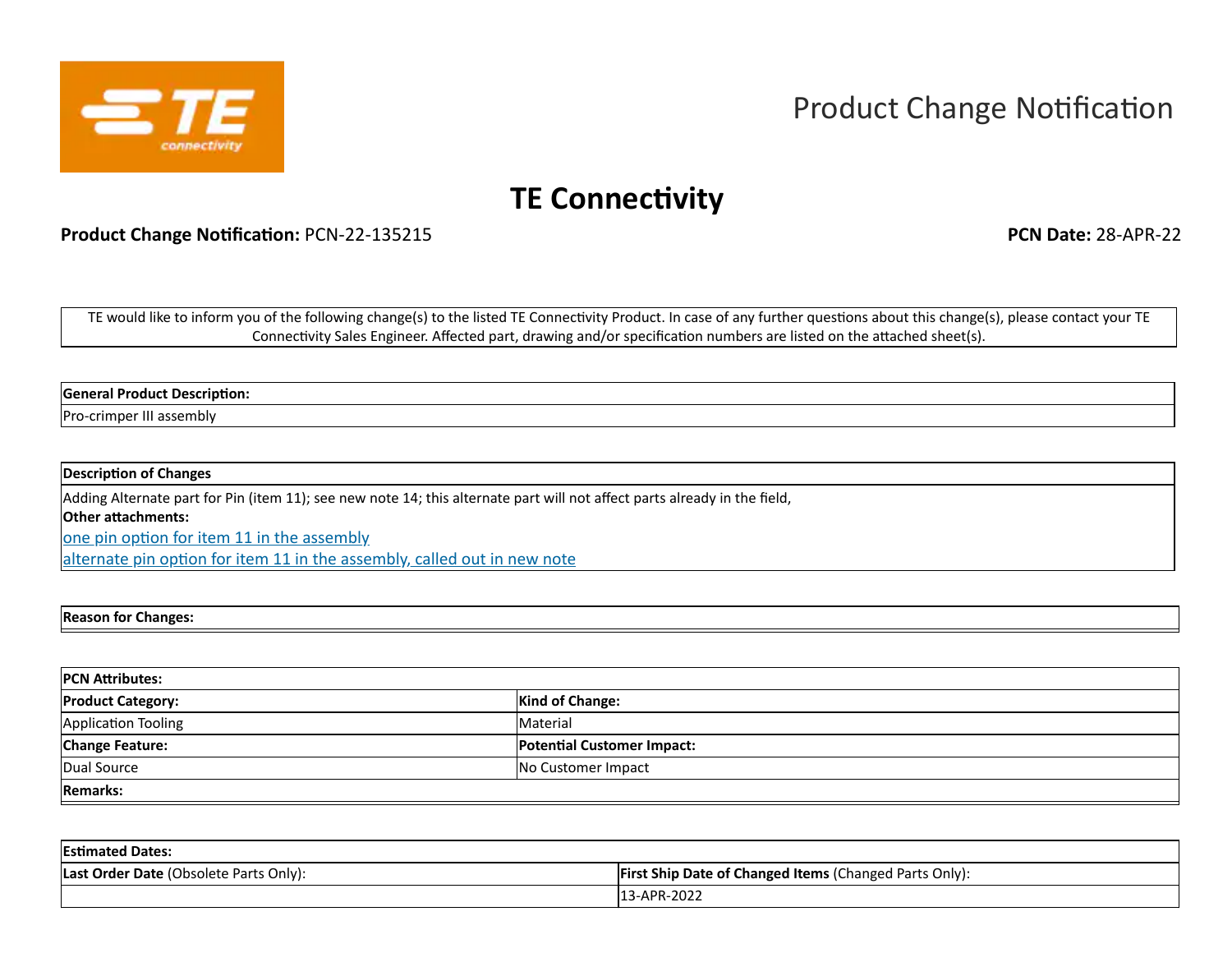| Last Ship Date of Changed Items (Obsolete Parts Only): | <b>Last Date for Mixed Shipments: (Changed Parts Only):</b> |
|--------------------------------------------------------|-------------------------------------------------------------|
|                                                        | No Mixed Shipments                                          |
| <b>Effectivity Date:</b>                               | <b>Date of First Samples:</b>                               |

**Part Number(s) being Modified:**

| <b>Part Number</b> | <b>Part Discontinued</b><br>per PCN | <b>Customer</b><br><b>Drawing</b> | Customer Part<br><b>Number</b> | <b>Alias Part Number(s)</b>         | <b>Substitute Part</b><br>Number | <b>Substitute Alias Part</b><br>Number(s) | <b>Description Of</b><br><b>Difference</b> |
|--------------------|-------------------------------------|-----------------------------------|--------------------------------|-------------------------------------|----------------------------------|-------------------------------------------|--------------------------------------------|
| 354940-1           | ΝO                                  |                                   | A9996-ND                       | "153600-000", "AMP-0-<br>0354940-1" |                                  |                                           |                                            |

**Part Number(s) being Modified:**

| Part     | <b>Part Discontinued</b> | <b>Customer</b> | <b>Customer Part</b> | <b>Alias Part Number(s)</b>            | <b>Substitute Part</b> | <b>Substitute Alias Part</b> | <b>Description Of</b> |
|----------|--------------------------|-----------------|----------------------|----------------------------------------|------------------------|------------------------------|-----------------------|
| Number   | per PCN                  | <b>Drawing</b>  | <b>Number</b>        |                                        | Number                 | Number(s)                    | <b>Difference</b>     |
| 354940-1 | NO                       |                 | A9996-ND             | "153600-000",<br>"AMP-0-<br>0354940-1" |                        |                              |                       |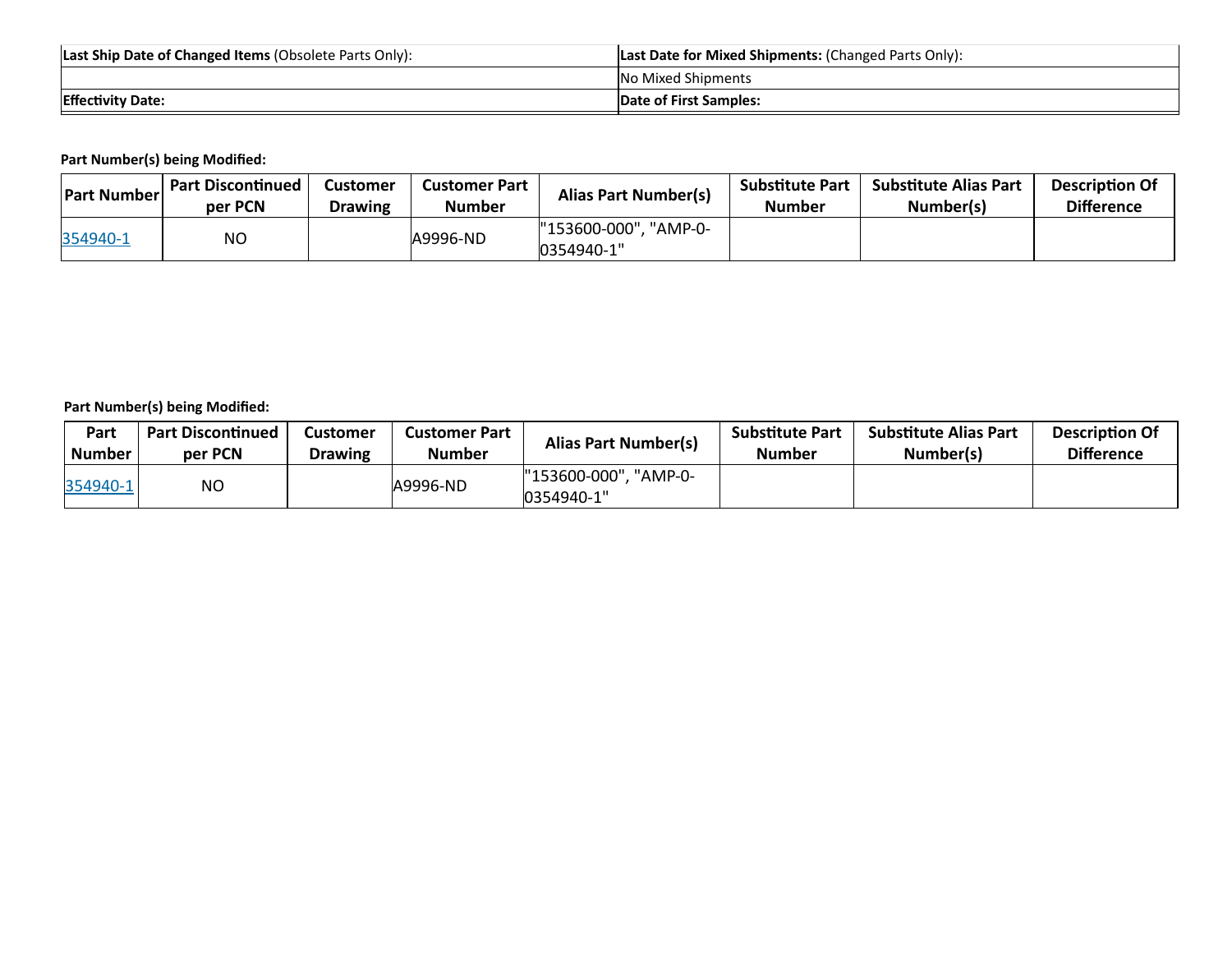



THIS INFORMATION IS CONFIDENTIAL AND PROPRIETARY TO TYCO<br>ELECTRONICS CORPORATION AND ITS WORLDWIDE SUBSIDIARIES AND<br>AFFILIATES (TE) IT MAY NOT BE DISCLOSED TO ANYONE, OTHER<br>THAN TE PERSONNEL, WITHOUT AUTHORIZATION FROM TE



 $5\overline{)}$ 

 $4$ 

 $3<sup>7</sup>$ 

6

|                                        |                                    |                                    |                                           |                                  | 1, RECOMMENDED SPARE PARTS: NONE.                                   |                        |                                        |             |                                                 |                 |                           |
|----------------------------------------|------------------------------------|------------------------------------|-------------------------------------------|----------------------------------|---------------------------------------------------------------------|------------------------|----------------------------------------|-------------|-------------------------------------------------|-----------------|---------------------------|
|                                        |                                    |                                    |                                           |                                  | IDENTIFY REVISION LEVEL, DATE CODE,                                 |                        |                                        |             |                                                 |                 |                           |
|                                        |                                    |                                    |                                           |                                  | AND "MADE IN TAIWAN" PER TEC-115-67-2<br>IN APPROXIMATE AREA SHOWN. |                        |                                        |             |                                                 |                 |                           |
|                                        |                                    |                                    |                                           |                                  |                                                                     |                        |                                        |             |                                                 |                 |                           |
|                                        |                                    |                                    |                                           |                                  | 3. LUBRICATE PIVOT PINS WITH LIGHT<br>GRADE MACHINE OIL.            |                        |                                        |             |                                                 |                 |                           |
|                                        |                                    |                                    |                                           |                                  |                                                                     |                        |                                        |             |                                                 |                 |                           |
|                                        |                                    |                                    |                                           |                                  | DIMENSION WHEN ITEMS 5 AND 6 ARE                                    |                        |                                        |             |                                                 |                 |                           |
|                                        |                                    |                                    |                                           |                                  | PARALLEL TO ITEMS 1 AND 2.                                          |                        |                                        |             |                                                 |                 |                           |
|                                        |                                    |                                    |                                           |                                  | <u>IJIMENSIONS ARE FOR</u>                                          |                        |                                        |             |                                                 |                 |                           |
|                                        |                                    |                                    |                                           |                                  | RIVET ON BOTH SIDES.                                                |                        |                                        |             |                                                 |                 |                           |
|                                        |                                    |                                    |                                           |                                  |                                                                     |                        |                                        |             |                                                 |                 |                           |
|                                        |                                    |                                    |                                           |                                  | 4.013 [.1580] DIA HOLES MUST ACCEPT                                 |                        |                                        |             |                                                 |                 |                           |
|                                        |                                    |                                    |                                           |                                  | A [.1570] DIA GAGE PIN THROUGH BOTH<br>SIDES SIMULTANEOUSLY.        |                        |                                        |             |                                                 |                 |                           |
|                                        |                                    |                                    |                                           |                                  |                                                                     |                        |                                        |             |                                                 |                 |                           |
|                                        |                                    |                                    |                                           |                                  | 8. TOOL RATCHET MECHANISM MUST RELEASE                              |                        |                                        |             |                                                 |                 |                           |
|                                        |                                    |                                    |                                           |                                  | AND TOOL MUST RETURN TO OPEN POSITION<br>WITH DIES INSTALLED        |                        |                                        |             |                                                 |                 |                           |
|                                        |                                    |                                    |                                           |                                  |                                                                     |                        |                                        |             |                                                 |                 |                           |
|                                        |                                    |                                    |                                           | WITH ITEM 23.                    | SET ITEM 9 SO THE #4 SLOT ALIGNS                                    |                        |                                        |             |                                                 |                 |                           |
|                                        |                                    |                                    |                                           |                                  |                                                                     |                        |                                        |             |                                                 |                 |                           |
|                                        |                                    |                                    |                                           |                                  | LASER MARK FOR $-1$ AND $-2$ ONLY                                   |                        |                                        |             |                                                 |                 |                           |
|                                        |                                    |                                    |                                           |                                  | 3.0 (.12) HIGH CHARACTERS                                           |                        |                                        |             |                                                 |                 |                           |
|                                        |                                    |                                    |                                           | $354940 - 1$<br>FRAME ONLY       |                                                                     |                        |                                        |             |                                                 |                 |                           |
|                                        |                                    |                                    |                                           |                                  |                                                                     |                        |                                        |             |                                                 |                 |                           |
|                                        |                                    |                                    |                                           |                                  | APPLY TE CONNECTIVITY LOGO                                          |                        |                                        |             |                                                 |                 |                           |
|                                        |                                    |                                    |                                           |                                  | PER 1-1621434-0 ON -1 AND -2 FRAMES.                                |                        |                                        |             |                                                 |                 |                           |
|                                        |                                    |                                    |                                           |                                  | APPLY COMMSCOPE LOGO PER                                            |                        |                                        |             |                                                 |                 |                           |
|                                        |                                    |                                    |                                           |                                  | "COMMSCOPE AM030H1405"<br>VERSION B, ALL TEXT LOGO AS SHOWN         |                        |                                        |             |                                                 |                 |                           |
|                                        |                                    |                                    |                                           | ON -7 FRAME                      |                                                                     |                        |                                        |             |                                                 |                 |                           |
|                                        |                                    |                                    |                                           |                                  |                                                                     |                        |                                        |             |                                                 |                 |                           |
|                                        |                                    |                                    |                                           |                                  |                                                                     |                        |                                        |             |                                                 |                 |                           |
|                                        |                                    |                                    |                                           |                                  |                                                                     | LASER MARK FOR -7 ONLY |                                        |             |                                                 |                 |                           |
|                                        |                                    |                                    |                                           |                                  | 3.0 (.12) HIGH CHARACTERS                                           |                        |                                        |             |                                                 |                 |                           |
|                                        |                                    |                                    |                                           | $354940 - 7$<br>FRAME ONLY       |                                                                     |                        |                                        |             |                                                 |                 |                           |
|                                        |                                    |                                    |                                           |                                  |                                                                     |                        |                                        |             |                                                 |                 |                           |
|                                        |                                    |                                    |                                           |                                  |                                                                     |                        |                                        |             |                                                 |                 |                           |
|                                        |                                    |                                    |                                           |                                  |                                                                     |                        |                                        |             |                                                 |                 |                           |
|                                        |                                    |                                    |                                           |                                  |                                                                     |                        |                                        |             |                                                 |                 |                           |
|                                        |                                    |                                    |                                           |                                  |                                                                     |                        |                                        |             |                                                 |                 |                           |
|                                        | $\overline{2}$                     | $\overline{2}$                     | $\overline{\phantom{0}}$                  |                                  | $301185 - 1$                                                        |                        |                                        |             |                                                 |                 | 25                        |
|                                        | $\left( \right)$                   | 1                                  | $\overline{\phantom{0}}$                  |                                  | $21029 - 1$                                                         |                        |                                        |             | SPACER, SHIM, .0030 THK<br>PIN, SLOTTED, SPRING |                 | 24                        |
|                                        | $\left( \right)$                   | $\left( \right)$                   |                                           |                                  | $7 - 18023 - 7$                                                     |                        | SCREW, M3 X 4                          |             |                                                 |                 | 23                        |
|                                        | $\left  \right $                   | $\overline{2}$<br>$\left  \right $ |                                           |                                  | $986964 - 2$<br>$986961 - 1$                                        |                        | SCREW, M4 X 12                         |             | PIN, SPIRAL, M2.5 X 5                           |                 | 22<br>21                  |
|                                        |                                    |                                    | $\overbrace{\phantom{12333}}$             |                                  | 1583630-2                                                           |                        | GRIP, HANDLE, BLACK                    |             |                                                 |                 | 20                        |
|                                        |                                    |                                    | $\overline{\phantom{0}}$                  |                                  | $1583631 - 2$                                                       |                        | GRIP, FRAME, BLACK                     |             |                                                 |                 | 19                        |
|                                        | $\overline{7}$<br>$\left  \right $ | $\overline{7}$<br>$\mathbf 1$      |                                           |                                  | $986963 - 2$<br>$354968 - 1$                                        |                        |                                        |             | RING, RETAINING, 6 mm                           |                 | 18<br>17                  |
|                                        |                                    | $\mathbf 1$                        | $\overline{\phantom{0}}$                  |                                  | $354969 - 1$                                                        |                        | SPRING, EXTENSION<br>SPRING, EXTENSION |             |                                                 |                 | 16                        |
|                                        | $\left( \right)$                   | 1                                  | $\overline{\phantom{0}}$                  |                                  | $2161297 - 1$                                                       |                        | GRIP, HANDLE                           |             |                                                 |                 | 15                        |
|                                        | $\left  \right $                   | $\mathbf 1$<br>$\left  \right $    |                                           |                                  | $2161296 - 1$<br>768786-1                                           |                        | GRIP, FRAME<br><b>SPACER</b>           |             |                                                 |                 | 14<br>13                  |
|                                        | $\overline{3}$                     | 3                                  | $\overline{\phantom{0}}$                  |                                  | $354924 - 1$                                                        |                        | PIN, PIVOT                             |             |                                                 |                 | 12                        |
|                                        | 3<br>$\left( \right)$              | 3<br>$\left  \right $              |                                           |                                  | 679830-1                                                            |                        | PIN, GROOVED                           |             |                                                 |                 | 11<br>10                  |
|                                        | $\left( \right)$                   | $\mathbf 1$                        |                                           |                                  | $354928 - 1$<br>$354931 - 1$                                        |                        | PAWL<br>ADJUSTER, ECCENTRIC            |             |                                                 |                 | $\Theta$                  |
|                                        | $\mathbf 1$                        | $\mathbf 1$                        |                                           |                                  | $354926 - 1$                                                        |                        | <b>ECCENTRIC</b>                       |             |                                                 |                 | 8                         |
|                                        | $\overline{2}$<br>$\left( \right)$ | $\overline{2}$<br>$\mathbf 1$      | $\overline{\phantom{0}}$                  |                                  | $1583647 - 1$<br>$1583650 - 1$                                      |                        | <b>LINK</b><br>JAW, LEFT               |             |                                                 |                 | $\overline{7}$<br>6       |
|                                        |                                    |                                    |                                           |                                  | $1583649 - 1$                                                       |                        | JAW, RIGHT                             |             |                                                 |                 | 5                         |
|                                        |                                    |                                    |                                           |                                  | 1583648-1                                                           |                        | LEVER, RIGHT                           |             |                                                 |                 | $\overline{4}$            |
|                                        |                                    |                                    |                                           |                                  | $1583648 - 2$<br>$1583652 - 2$                                      |                        | EVER, LEFT<br>FRAME, RIGHT             |             |                                                 |                 | 3<br>$\overline{2}$       |
|                                        |                                    |                                    |                                           |                                  | $1583652 - 1$                                                       |                        | FRAME, LEFT                            |             |                                                 |                 | 1                         |
|                                        | $-2$                               | $-1$                               | U/M                                       |                                  | PART NO                                                             |                        |                                        | DESCRIPTION |                                                 |                 | <b>ITEM</b><br>$N\square$ |
|                                        |                                    |                                    |                                           | <b>DWN</b>                       |                                                                     | PARTS LIST<br>04/02/93 | <b>MATERIAL</b>                        |             | HEAT TREAT                                      |                 |                           |
|                                        |                                    |                                    |                                           | W. FEIBER                        |                                                                     |                        |                                        |             |                                                 |                 |                           |
|                                        |                                    |                                    | TOLERANCES UNLESS<br>OTHERWISE SPECIFIED: | CHK<br>T. BOZEK                  |                                                                     | $5 - 3 - 93$           |                                        |             |                                                 |                 |                           |
| البنا<br>OBSOLET<br>3<br><b>SIONS:</b> | 0 PLC<br>1 PLC<br>2 PLC            | $\pm$ $-$<br>$\pm$ -<br>$± -$      |                                           | APVD<br>M. MORRIS<br><b>NAME</b> |                                                                     | $5 - 3 - 93$           |                                        | <i>=TE</i>  |                                                 | TE Connectivity |                           |